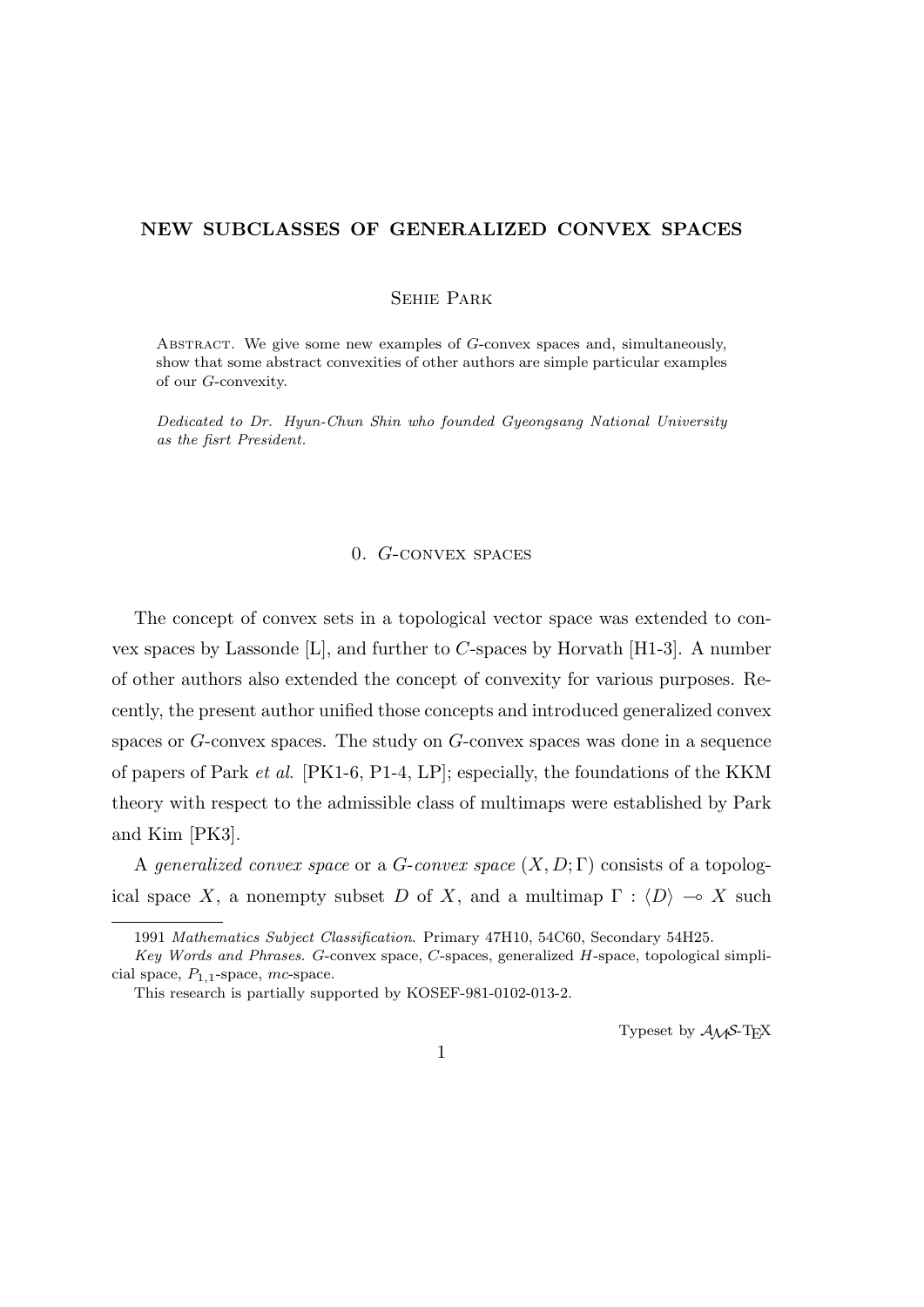that for each  $A \in \langle D \rangle$  with the cardinality  $|A| = n + 1$ , there exists a continuous function  $\phi_A : \Delta_n \to \Gamma(A)$  such that  $J \in \langle A \rangle$  implies  $\phi_A(\Delta_J) \subset \Gamma(J)$ . Note that  $\phi_A|_{\Delta_J}$  can be regarded as  $\phi_J$ .

Here,  $\langle D \rangle$  denotes the set of all nonempty finite subsets of  $D$ ,  $\Delta_n$  the standard *n*-simplex, and  $\Delta_J$  the face of  $\Delta_n$  corresponding to  $J \in \langle A \rangle$ . We may write  $\Gamma_A = \Gamma(A)$  for each  $A \in \langle D \rangle$  and  $(X, \Gamma) = (X, X; \Gamma)$ . A subset *C* of *X* is said to be  $\Gamma$ -*convex* if for each  $A \in \langle D \rangle$ ,  $A \subset C$  implies  $\Gamma_A \subset C$ .

At first, a *G*-convex space was defined under the additional assumption that

(\*) for each  $A, B \in \langle D \rangle$ ,  $A \subset B$  implies  $\Gamma_A \subset \Gamma_B$ ;

see [PK1-4]. Later, it is known that this restriction is superfluous, and recent works of the author [P2-4, LP] adopt the above definition.

Major examples of other *G*-convex spaces than convex spaces or *C*-spaces are metric spaces with Michael's convex structure, Pasicki's *S*-contractible spaces, Horvath's pseudoconvex spaces, Komiya's convex spaces, Bielawski's simplicial convexities, Joo's pseudoconvex spaces, topological semilattices with pathconnected intervals, and so on. For the literature, see [PK1-3, P1]. Recently, Ben-El-Mechaiekh *et al.* [BC] called  $(X, \Gamma)$  an *L*-*space* and  $\Gamma : \langle X \rangle \to X$  an *Lstructure* on *X*, and gave examples of *L*-spaces as follows: *B′* -simplicial convecity, hyperconvex metric spaces due to Aronszajn and Panitchpakdi, and Takahashi's convexity in metric spaces.

Moreover, a number of authors investigated another abstract convexities particular to *G*-convex spaces for various purposes. All of those authors considered the case  $X = D$ , contrary to the classical works of Knaster-Kuratowski-Mazurkiewicz [KKM] and Fan [F] for the case  $X \neq D$ . This fact should be recognized by all peoples working in generalized abstract convexities.

In this paper, we give some new subclasses of the class of *G*-convex spaces and, simultaneously, show that some recent abstract convexities of other authors are simple particular examples of our *G*-convexity. Such subclasses are *L*-spaces of Ben-El-Mechaiekh *et al*. [BC], continuous images of *C*-spaces, Verma's generalized *H*-spaces [V1-4], Kulpa's simplicial structures  $[K]$ ,  $P_{1,1}$ -spaces of Forgo and Joó [FJ], generalized *H*-spaces of Stach´o [S], and Llinares' *mc*-spaces [LL1,2].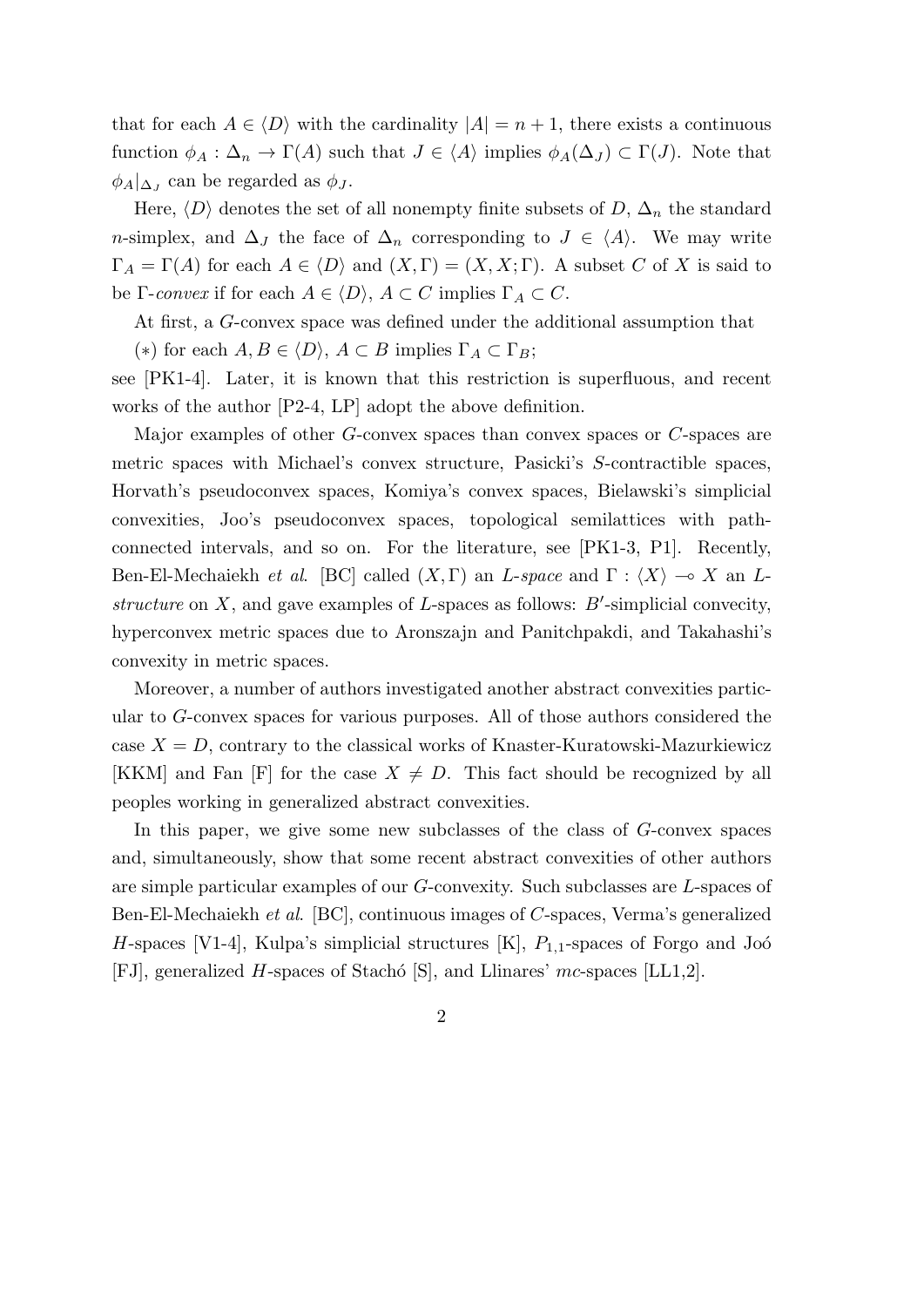#### 1. Continuous images of *C*-spaces

If  $X = D$  and  $\Gamma_A$  is assumed to be contractible or, more generally,  $\omega$ -connected (that is, *n*-connected for all  $n \geq 0$ ), and if for each  $A, B \in \langle X \rangle$ ,  $A \subset B$  implies  $\Gamma_A \subset \Gamma_B$ , then  $(X, \Gamma)$  becomes a *C*-*space* (or an *H*-*space*) due to Horvath [H1-3].

However, this concept can be extended to the one for  $X \neq D$ ; see [PK1,2].

Now we give a new class of *G*-convex spaces as follows:

**Proposition.** *Any continuous images of C-spaces are G-convex spaces.*

*Proof.* Let  $(X, D; \Gamma)$  be a *C*-space; that is,  $\Gamma_A$  is *ω*-connected for each  $A \in \langle D \rangle$ . Then there exists a continuous function  $\phi_A : \Delta_n \to \Gamma_A$  with  $|A| = n + 1$  satisfying the requirement of the definition of *G*-convex spaces; see Horvath [H1] and Kim [K]. Let *Y* be a topological space with a continuous surjection  $f: X \to Y$ . Let  $D' := f(D)$  and for any  $y \in D'$  choose an element  $x_y \in f^{-1}(y) \cap D$  by the axiom of choice.

Define  $\Gamma' : \langle D' \rangle \longrightarrow Y$  by

$$
\Gamma'(A') = (f \circ \Gamma)(\{x_y \in D : y \in A'\}) \text{ for any } A' \in \langle D' \rangle.
$$

Then  $(Y, D'; \Gamma')$  is a *G*-convex space. In fact, for each  $A' \in \langle D' \rangle$  with  $|A'| = n+1$ , there exist a set  $A = \{x_y \in D : y \in A'\} \in \langle D \rangle$  with  $|A| = n + 1$  and a continuous function  $\phi_A : \Delta_n \to \Gamma(A)$  such that  $J \in \langle A \rangle$  implies  $\phi_A(\Delta_J) \subset \Gamma(J)$ . Then we have  $\psi_{A'} := f \circ \phi_A : \Delta_n \to (f \circ \Gamma)(A) = \Gamma'(A')$  such that  $J' \in \langle A' \rangle$  implies  $\psi_{A'}(\Delta_J) = (f \circ \phi_A)(\Delta_J) \subset f(\Gamma_J) = \Gamma'(J')$  where  $J := \{x_y \in D : y \in J'\}$  and  $\Delta_J = \Delta_{J'}$ . This completes our proof.

This answers to the question raised by George Yuan at the NACA '98, Niigata, Japan, whether there are non-trivial examples of *G*-convex spaces which are not *C*-spaces.

Note that  $\Gamma'(A')$  is not necessarily *ω*-connected since *ω*-connectedness is not a continuous invariant.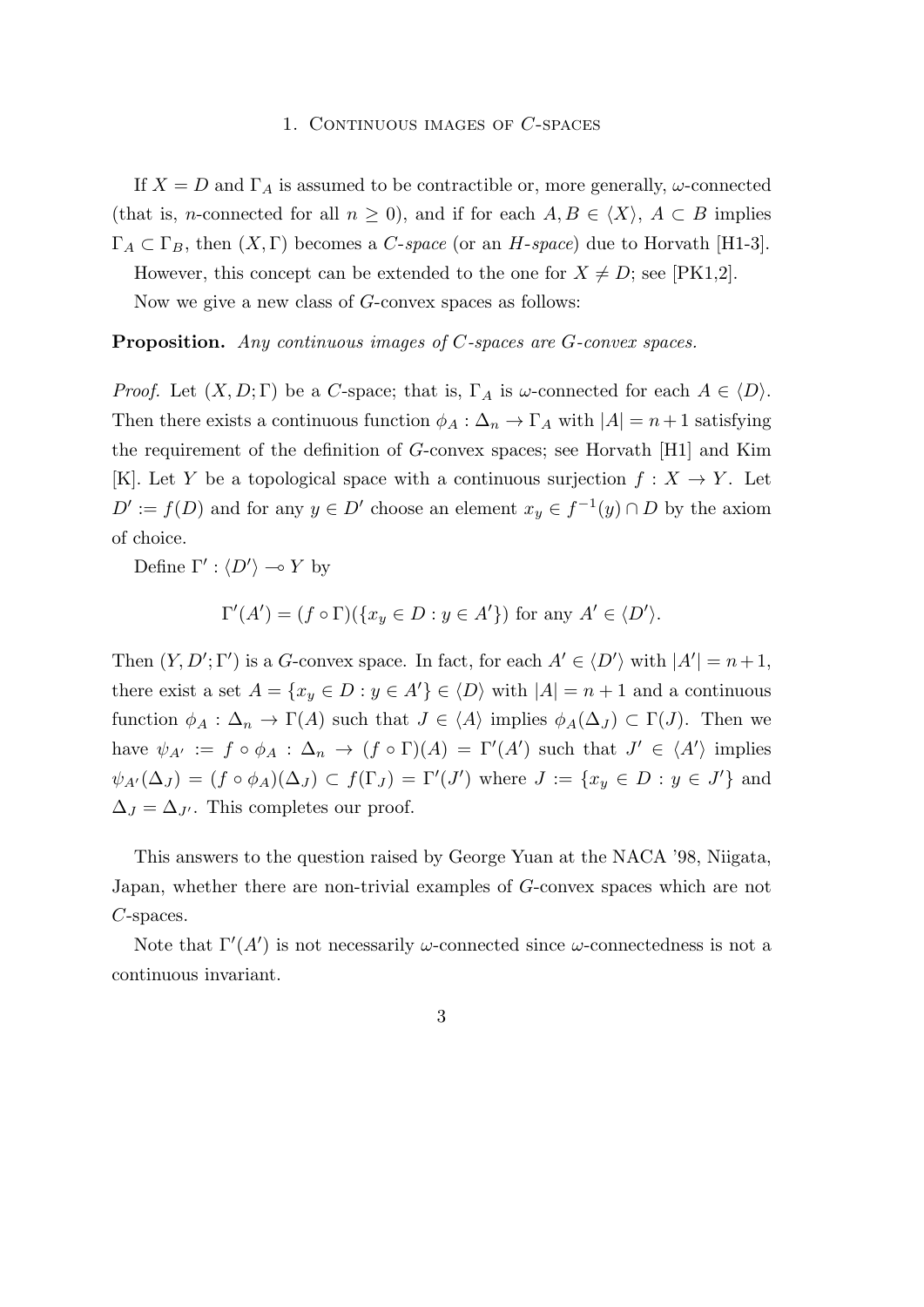#### 2. Verma's generalized *H*-spaces

In a sequence of recent announcements [V1-4], Verma introduced the following concept:

For a topological space *X*, a triple (*X, H, f*) is said to be a *generalized H*-*space* if there is a map  $H : \langle X \rangle \to \mathcal{P}(X) \backslash \{\emptyset\}$  such that the following assumptions hold:

- (i) For each  $F, G$  in  $\langle X \rangle$ , there exists a  $F_1 \subset F$  such that  $F_1 \subset G$  implies *H*( $F_1$ ) ⊂ *H*( $G$ ).
- (ii) For  $F = \{x_1, \ldots, x_n\}$  in  $\langle X \rangle$ , there exists a continuous map  $f : \Delta_n \to$ *H*(*F*) such that for each  $\{i_1, \ldots, i_k\} \subset \{1, \ldots, n\}$ , we have

$$
f(e_{i_1},\ldots,e_{i_k}) \subset H(\{x_{i_1},\ldots,x_{i_k}\}),
$$

where elements  $x_1, \ldots, x_n$  are not necessarily distinct.

Note that, in the above definition,  $\mathcal{P}(X)$  is the power set of X and  $\Delta_n$  denotes  $(n-1)$ -simplex  $(e_1, \ldots, e_n)$  and  $(e_{i_1}, \ldots, e_{i_k}) = \text{co}\{e_{i_1}, \ldots, e_{i_k}\}.$ 

Apparently, this concept is motivated by that of *G*-convex spaces due to the author. However, this concept has at least two defects.

First, *f* in the above definition should be a family  ${f_A : A \in \langle X \rangle}$  as in the definition of *G*-convex spaces.

Second, condition (i) is not clear. But (i) implies the following:

(i)<sup>*'*</sup> for each  $A, B \in \langle X \rangle$ ,  $A \subset B$  implies  $H(A) \subset H(B)$ .

In fact, by putting  $F = F_1 = A$  and  $G = B$ , (i) clearly implies (i)'.

Moreover, if  $|F| = m$  and  $m < n$  in (ii), then for the standard inclusion *i*:  $\Delta_m \hookrightarrow \Delta_n$ , the map  $\phi_F = f \circ i : \Delta_m \to H(F)$  satisfies  $\phi_F(\Delta_J) \subset H(J)$  for each  $J \in \langle F \rangle$ .

Therefore, a generalized *H*-space  $(X, H, f_A)$  with  $A \in \langle X \rangle$  in the sense of Verma is simply a *G*-convex space  $(X, \Gamma)$  with  $\Gamma = H$ .

In view of this fact, it is quite obvious that most of results in  $[V1-4]$  are simple consequences of corresponding ones in [PK3]. For example, Verma defined a generalized *H*-KKM map same as our generalized KKM map [P2] and obtained a KKM type theorem for a generalized *H*-KKM map [V2, Theorem 2.1]. Note that this result is a particular form of [PK3, Theorem 2].

Moreover, in [V5], Verma introduced another inadequate concept of *K*-convex spaces.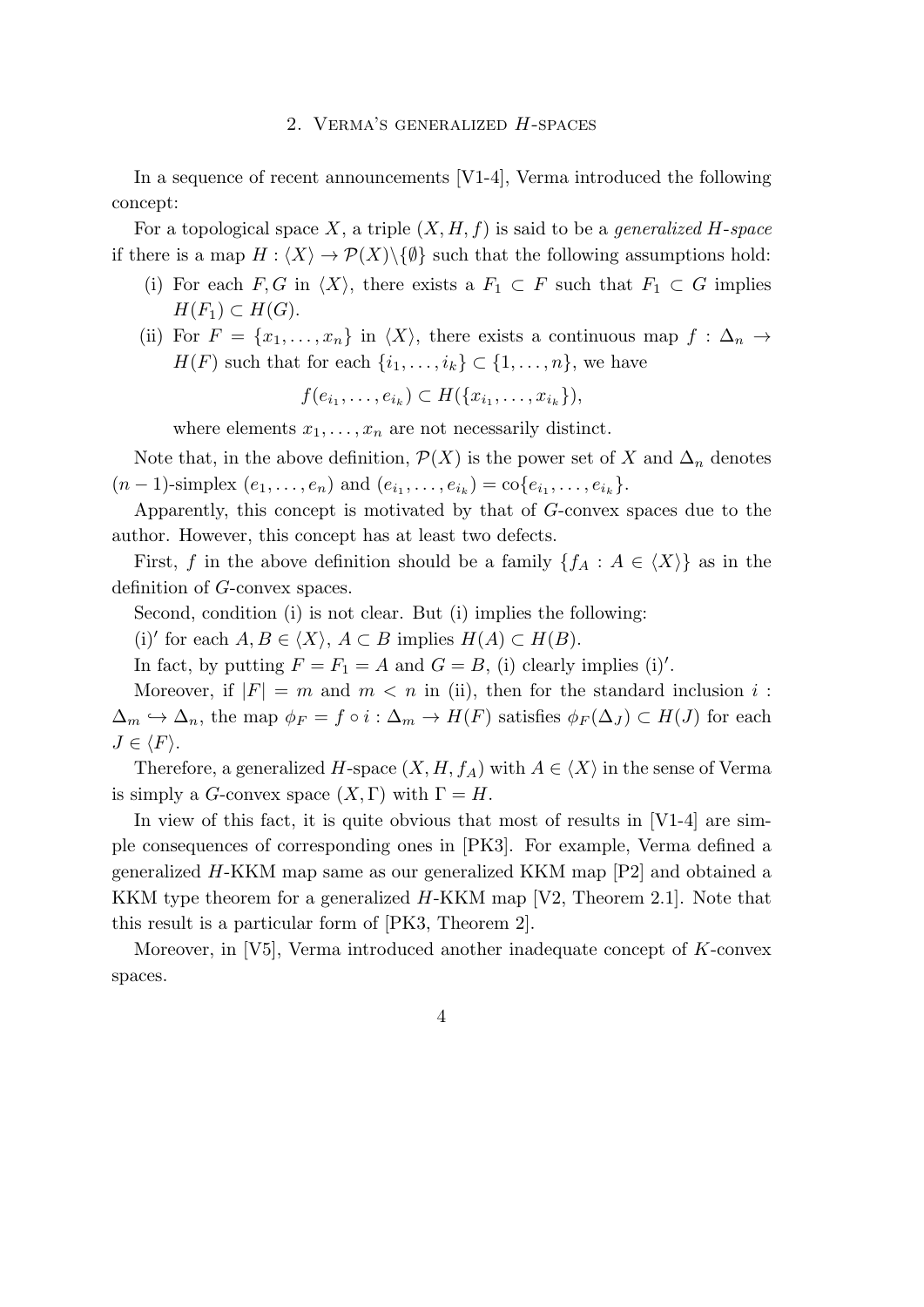#### 3. Kulpa's simplicial structures

In [Ku], Kulpa introduced the following concepts:

For a topological space  $X = (X, \mathcal{J})$ , a continuous map  $\sigma : [p_0, \ldots, p_n] \to X$ from a geometric simplex into *X* is called *a singular simplex* in *X*. We use the following notations:

$$
\operatorname{dom} \sigma := [p_0, \ldots, p_n], \, \, \text{im} \, \sigma := \sigma[p_0, \ldots, p_n], \, \, \text{vert} \, \, \sigma := \{ \sigma(p_0), \ldots, \sigma(p_n) \}.
$$

Let  $\Sigma$  be the family of all singular simplices in *X*. A family  $\mathcal{F} \subset \Sigma$  is called *a simplicial structure* in *X* if for each sequence of indices  $0 \leq i_0 < \cdots < i_k \leq n$ , we have  $\sigma|_{[p_{i_0},...,p_{i_k}]}\in \mathcal{F}$ .

A triple  $(X, \mathcal{J}, \mathcal{F})$  is called *a topological simplicial space* and it is said to be *convex* if for each  $A \in \langle X \rangle$  there exists a singular simplex  $\sigma \in \mathcal{F}$  such that  $A = \text{vert } \sigma.$ 

**Proposition.** *A convex topological simplicial space*  $(X, \mathcal{J}, \mathcal{F})$  *is a G-convex space*  $(X,\Gamma).$ 

*Proof.* A map  $\Gamma$  :  $\langle X \rangle \to X$  is defined by  $\Gamma_A = \text{im } \sigma$  whenever  $A \in \langle X \rangle$ ,  $|A| =$ *n* + 1, and *A* = vert *σ*. Let  $\phi_A = \sigma : [p_0, \ldots, p_n] \to \Gamma_A$  be the singular simplex. Then for any  $J = \{a_{i_0}, \ldots, a_{i_k}\} \subset \{a_0, \ldots, a_n\} = A$ , we have

$$
\phi_A(\Delta_J) = \phi_A([p_{i_0}, \ldots, p_{i_k}]) = \text{im } \sigma_J = \Gamma_J,
$$

where  $\sigma_J = \sigma|_{[p_{i_0},...,p_{i_k}]}$  and  $J = \text{vert } \sigma_J$ .

$$
\overline{5}
$$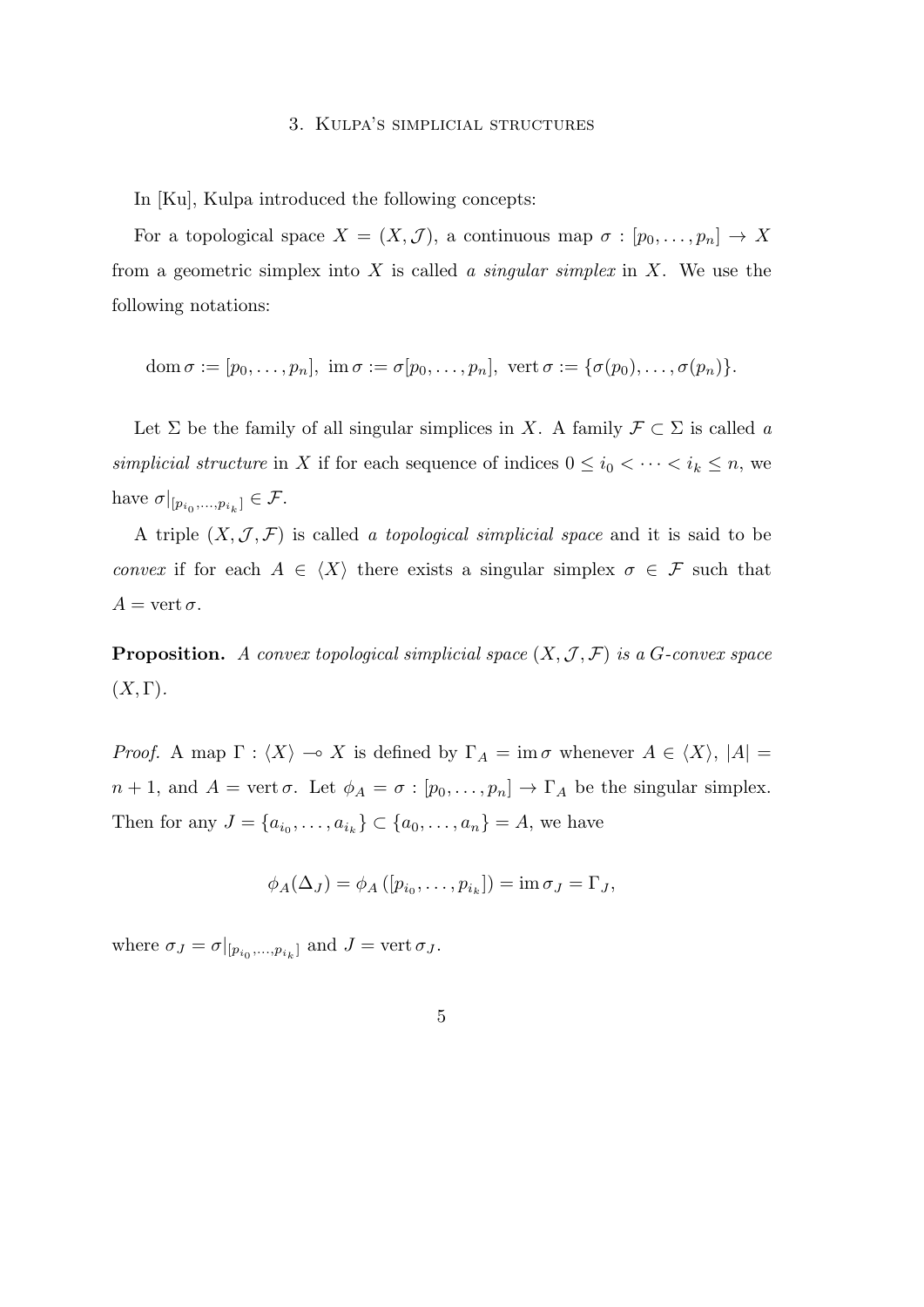In [FJ], Forgo and Joó introduced the class of  $P_{1,1}$ -spaces and its subclasses. They defined the  $P_{1,1}$ -spaces as follows:

For a topological space *X*, a triple  $(X, h, \mathcal{F}_{1,1})$  is called a  $P_{1,1}$ -space if the following holds:

 $h: 2^X \to 2^X$  satisfies

- $(H1)$   $h(\emptyset) = \emptyset$ ;
- $(H2)$  *h*(*A*) ≠ Ø if  $\emptyset$  ≠ *A* ⊂ *X*; and
- (H3)  $h(F)$  is compact for each  $F \in \langle X \rangle$  and  $h(A) = \bigcup \{h(F) : F \in \langle A \rangle\}.$

 $\mathcal{F}_{1,1}$  is a family of continuous functions  $\Phi_F : \Delta_n = [e_1, \ldots, e_n] \rightarrow X$  indexed by  $F := \{x_1, \ldots, x_n\} \in \langle X \rangle$  with  $|F| = n$  such that for each subsimplex  $[e_{i_1}, \ldots, e_{i_k}] \subset \Delta_n$ , we have

$$
\Phi_F([e_{i_1},\ldots,e_{i_k}])\subset h(\lbrace x_{i_1},\ldots,x_{i_k}\rbrace).
$$

**Proposition.** *Any*  $P_{1,1}$ *-space is a G-convex space*  $(X, \Gamma)$  *with*  $\Gamma_F = h(F)$  *for*  $F \in \langle X \rangle$ .

### 5. THE *S*-CONVEXITY OF STACHO<sup> $\acute{o}$ </sup>

In a recent talk, Stachó [S] proposed the following concept of *s*-convexity:

Given any set *X* and a function  $s: 2^X \to 2^X$ , a subset  $C \subset X$  is said to be *s*-*convex* if  $s(Z) \subset C$  for any  $Z \subset C$ . A convexity *s* is *finitely generated* if *s*(*Z*) =  $\emptyset$  for any infinite *Z* ⊂ *X*. A real function  $\phi$  : *X* → **R** is *s*-*quasiconvex* if  ${x \in X : \phi(x) < \alpha}$  and  ${x \in X : \phi(x) \leq \alpha}$  is *s*-convex for any  $\alpha \in \mathbb{R}$ ; and *s*-*quasiconcave* if *−ϕ* is *s*-quasiconvex.

Stachó is primarily interested in two extreme types of *s*-convesity: the interval spaces and the generalized *H*-convexity. His generalized *H*-space is almost same

<sup>6</sup>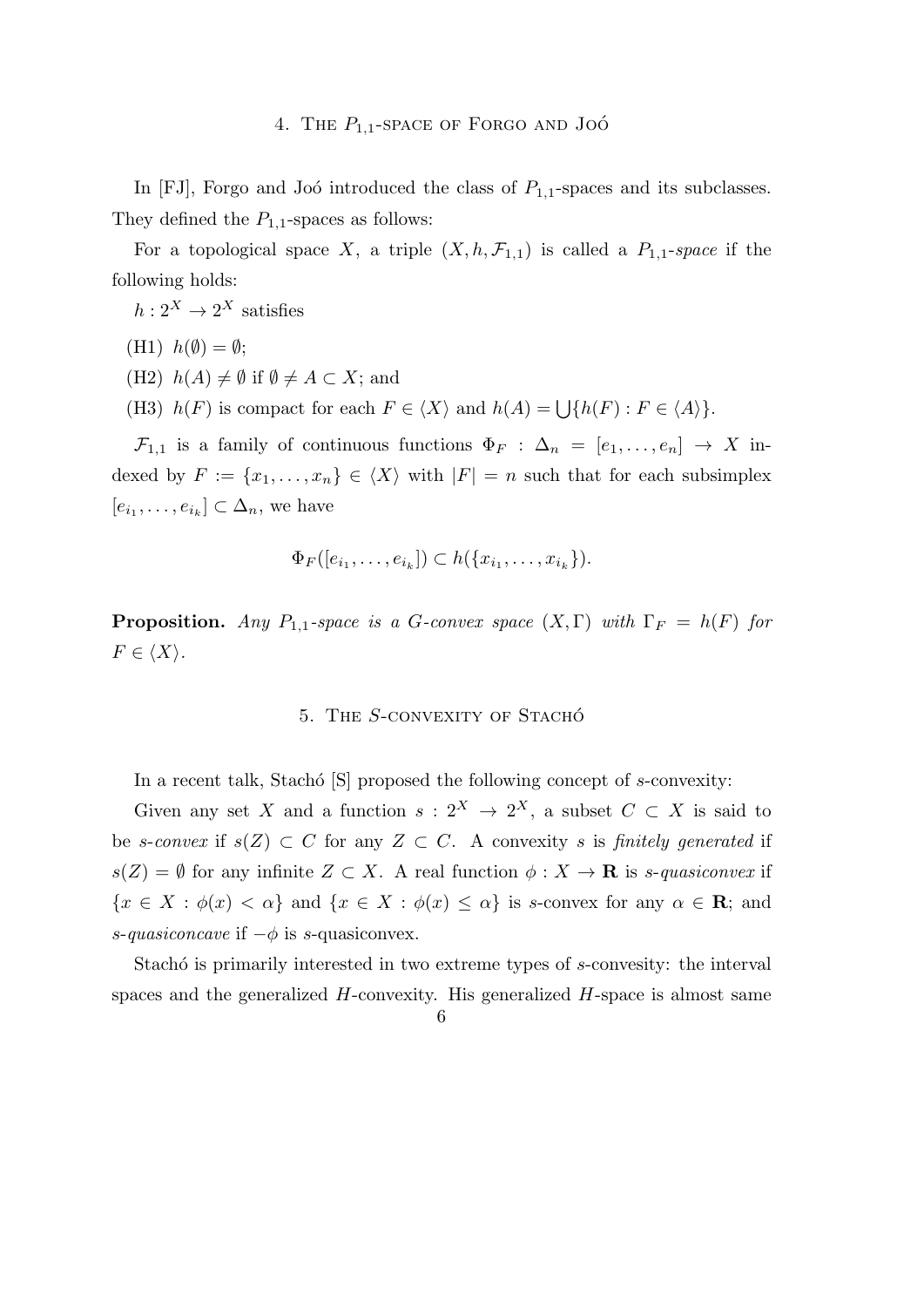to the  $P_{1,1}$ -space of Forgo and Joó; see Section 4. Therefore, it is a particular form of *G*-convex spaces and we will not repeat here.

Moreover, his *s*-convexity can be extended as follows:

Given any set *X*, a nonempty subset *D* of *X*, and a function  $s: \langle D \rangle \longrightarrow X$ , a subset  $C \subset X$  is said to be *s*-*convex* if  $s(Z) \subset C$  for any  $Z \in \langle C \cap D \rangle$ .

With this definition, it would be possible to generalize some of his new results in [S].

# 6. Llinares' *MC*-spaces

In [LL1,2], Llinares introduced an abstract convexity defined by *mc*-spaces as follows:

A topological space is an *mc*-*space* or has an *mc*-*structure* if for any *A* =  ${a_0, a_1, \ldots, a_n} \in \langle X \rangle$ , there exist a subset  ${b_0, b_1, \ldots, b_n}$  of *X* and a family of functions

$$
P_i^A: X \times [0,1] \to X, \quad i = 0,1,\ldots,n
$$

such that

- (1)  $P_i^A(x,0) = x$  and  $P_i^A(x,1) = b_i$  for all  $x \in X$ ; and
- (2) the function

$$
G_A : [0,1]^n \to X
$$

given by

$$
G_A(t_0, t_1, \ldots, t_{n-1}) = P_0^A(\cdots (P_{n-1}^A(P_n^A(a_n, 1), t_{n-1}), t_{n-2}), \ldots), t_0)
$$

is continuous.

From an *mc*-structure Llinares [L2] defined an abstract convexity given by the family of those sets which are stable under the function  $G_A$ . To define his convexity he needs the following:

7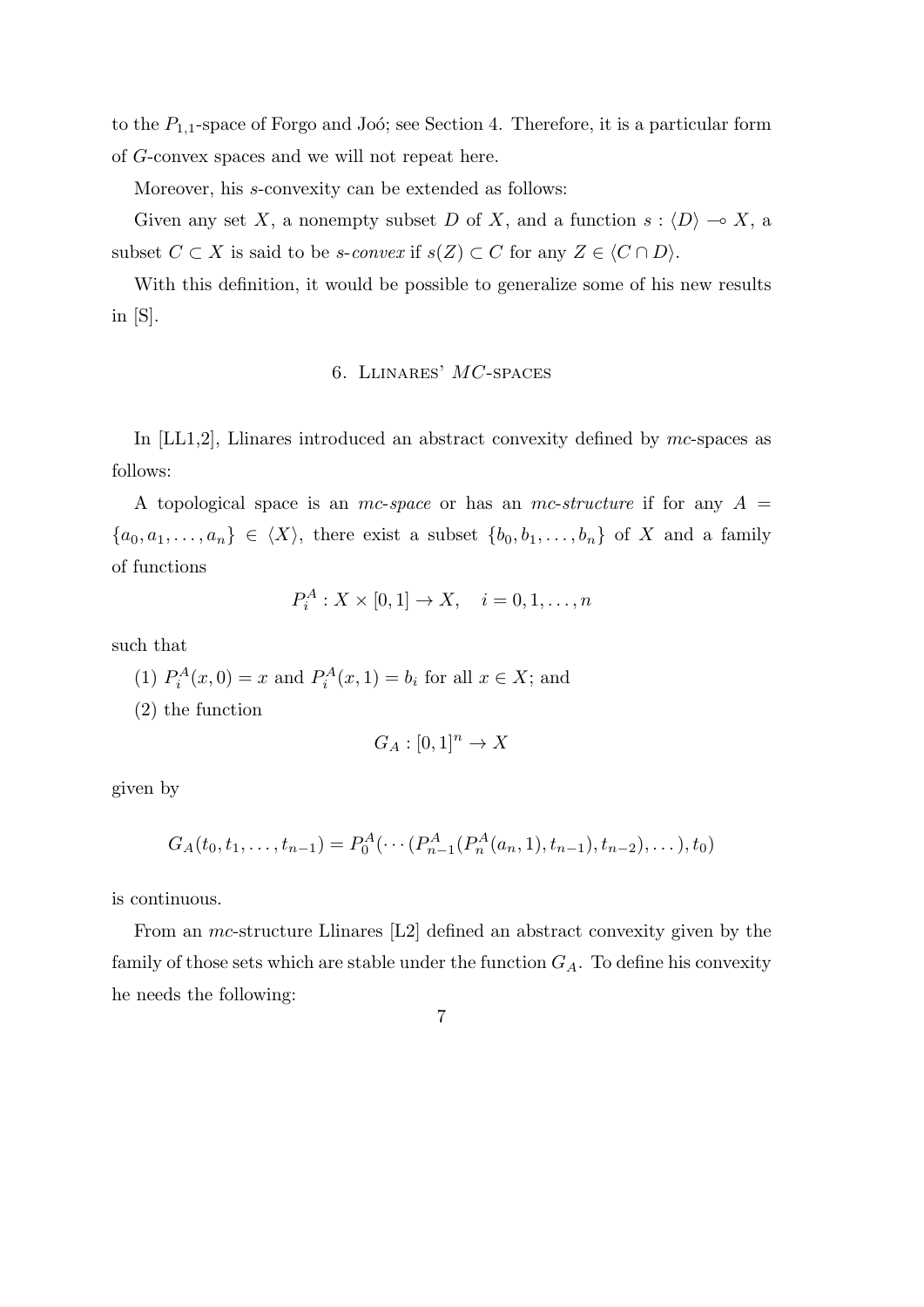For a subset *Z* of an *mc*-space *X* and for any  $A \in \langle X \rangle$  such that  $A \cap Z \neq \emptyset$ ,  $A \cap Z = \{a_{i_0}, a_{i_1}, \ldots, a_{i_m}\}, \, i_0 < i_1 < \cdots < i_m$ , the restriction of the function  $G_A$ *to Z* is defined by as follows:

$$
G_{A|Z}: [0,1]^m \to X,
$$
  

$$
G_{A|Z}(t) = P_{i_0}^A(\cdots (P_{i_{m-1}}^A(P_{i_m}^A(a_{i_m}, 1), t_{i_{m-1}}), \cdots), t_{i_0}),
$$

where  $P_{i_k}^A$  are the functions associated with the elements  $a_{i_k} \in A \cap Z$ .

If  $G_{A|Z}([0,1]^m)$  ⊂ *Z*, then *Z* is called an *mc-set* of *X*. Note that the family of *mc*-sets is stable under arbitrary intersections.

**Proposition.** An mc-space *X* with the above convexity is a *G*-convex space  $(X, \Gamma)$ *with*  $\Gamma$  :  $\langle X \rangle \rightarrow X$  *given by* 

$$
\Gamma_A := G_A([0,1]^n) \text{ for each } A \in \langle X \rangle, |A| = n+1;
$$
  
\n
$$
\Gamma_J := G_{A|J}([0,1]^m) \text{ for each } J \in \langle A \rangle, |J| = m+1;
$$

*and*

$$
\phi_A|_{\Delta_J} = \phi_J.
$$

*Proof.* For each  $n \geq 0$ , let  $g_n : \Delta_n \to [0,1]^n$  be a continuous function given by

$$
g_n: u = \sum_{i=0}^n \lambda_i(u)e_i \mapsto (\lambda_0(u), \dots, \lambda_{n-1}(u))
$$

for  $u \in \Delta_n$ , and

$$
\phi_J := G_{A|Z} \circ g_m : \Delta_m \to \Gamma_J
$$

for each  $A \in \langle X \rangle$  and  $J \in \langle A \rangle$  with  $|J| = m + 1$ . Then

$$
\phi_A(\Delta_J) = \phi_J(\Delta_J) = (G_{A|Z} \circ g_m)(\Delta_J) = G_{A|Z}([0,1]^m) = \Gamma_J.
$$

This completes our proof.

8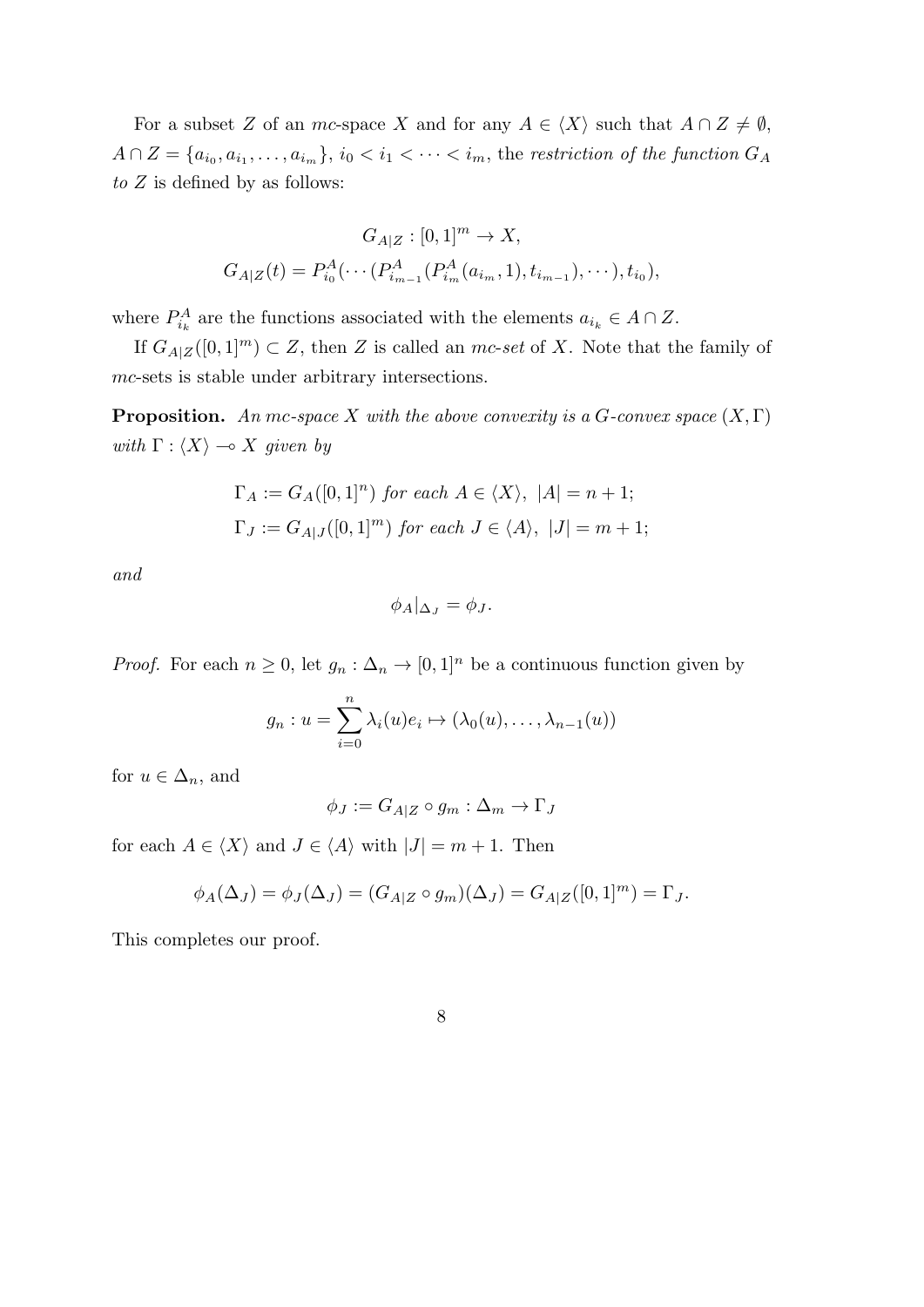#### **REFERENCES**

- [BC] H. Ben-El-Mechaiekh, S. Chebbi, M. Florenzano, and J. V. Llinares, *Abstract convexity and fixed points*, J. Math. Anal. Appl. **222** (1998), 138–151.
- [F] Ky Fan, *A generalization of Tychonoff 's fixed point theorem*, Math. Ann. **142** (1961), 305–310.
- [FJ] F. Forgo and I. Jo´o, *Fixed point and equilibrium theorems in pseudoconvex and related spaces*, Preprint.
- [H1] C. D. Horvath, *Convexité généralisée et applications*, Méthodes Topologiques en Analyse Convexe, Sem. Math. Supér. **110**, Press. Univ. Montreal, 1990, pp.79–99.
- [H2] , *Contractibility and generalized convexity*, J. Math. Anal. Appl. **156** (1991), 341–357.
- [H3] , *Extension and selection theorems in topological spaces with a generalized convexity structure*, Ann. Fac. Sci. Toulouse **2** (1993), 253–269.
- [K] I.-S. Kim, *Selection theorems with n-connectedness*, J. Korean Math. Soc. **35** (1998), 165–175.
- [KKM] B. Knaster, C. Kuratowski und S. Mazurkiewicz, *Ein Beweis des Fixpunktsatzes für n-dimensionale Simplexe*, Fund. Math. **14** (1929), 132–137.
- [Ku] W. Kulpa, *Convexity and the Brouwer fixed point theorem*, Preprint.
- [L] M. Lassonde, *On the use of KKM multifunctions in fixed point theory and related topics*, J. Math. Anal. Appl. **97** (1983), 151–201.
- [LP] L.-J. Lin and S. Park, *On some generalized quasi-equilibrium problems*, J. Math. Anal. Appl. **224** (1998), 167–181.
- [LL1] J.-V. Llinares, *Unified treatment of the problem of existence of maximal elements in binary relations, A characterization*, J. Math. Economics, to appear.
- [LL2]  $\quad \underline{\qquad}$ , *Existence of equilibrium in abstract economies with an abstract convexity structure*, Research Report, CEPREMAP, Université de Paris IX (Paris-Dauphine), 1997.
- [P1] Sehie Park, *Five episodes related to generalized convex spaces*, Proc. Nonlinear Funct. Anal. Appl. **2** (1997), 49–61.
- [P2] , *Another five episodes related to generalized convex spaces*, Proc. Nonlinear Funct. Anal. Appl. **3** (1998).
- [P3] , *Remarks on a problem of Ben-El-Mechaiekh*, Abstracts, NACA'98, Niigata, Japan, July 28–31, 1998.
- [P4] , *Some topological versions of the Fan-Browder fixed point theorem*, Abstracts, NACA'98, Niigata, Japan, July 28–31, 1998.
- [PK1] S. Park and H. Kim, *Admissible classes of multifunctions on generalized convex spaces*, Proc. Coll. Natur. Sci. Seoul National University **18** (1993), 1–21.
- [PK2] , *Coincidence theorems for admissible multifunctions on generalized convex spaces*, J. Math. Anal. Appl. **197** (1996), 173-187.
- [PK3] , *Foundations of the KKM theory on generalized convex spaces*, J. Math. Anal. Appl. **209** (1997), 551–571.
- [PK4] , *Generalized KKM maps on generalized convex spaces*, Indian J. Pure Appl. Math. **29** (1998), 121–132.
- [PK5] , *Generalizations of the KKM type theorems on G-convex spaces*, to appear.
- [PK6] , *Coincidence theorems in a product of generalized convex spaces and applications to equilibria*, to appear.
- [S] L. L. Stach´o, *Minimax theorems by the method of level sets*, Abstract, Inter. Conf. on Nonlinear Anal. and Convex Anal., Niigata, Japan, July 28–31, 1998.
	- $\Omega$